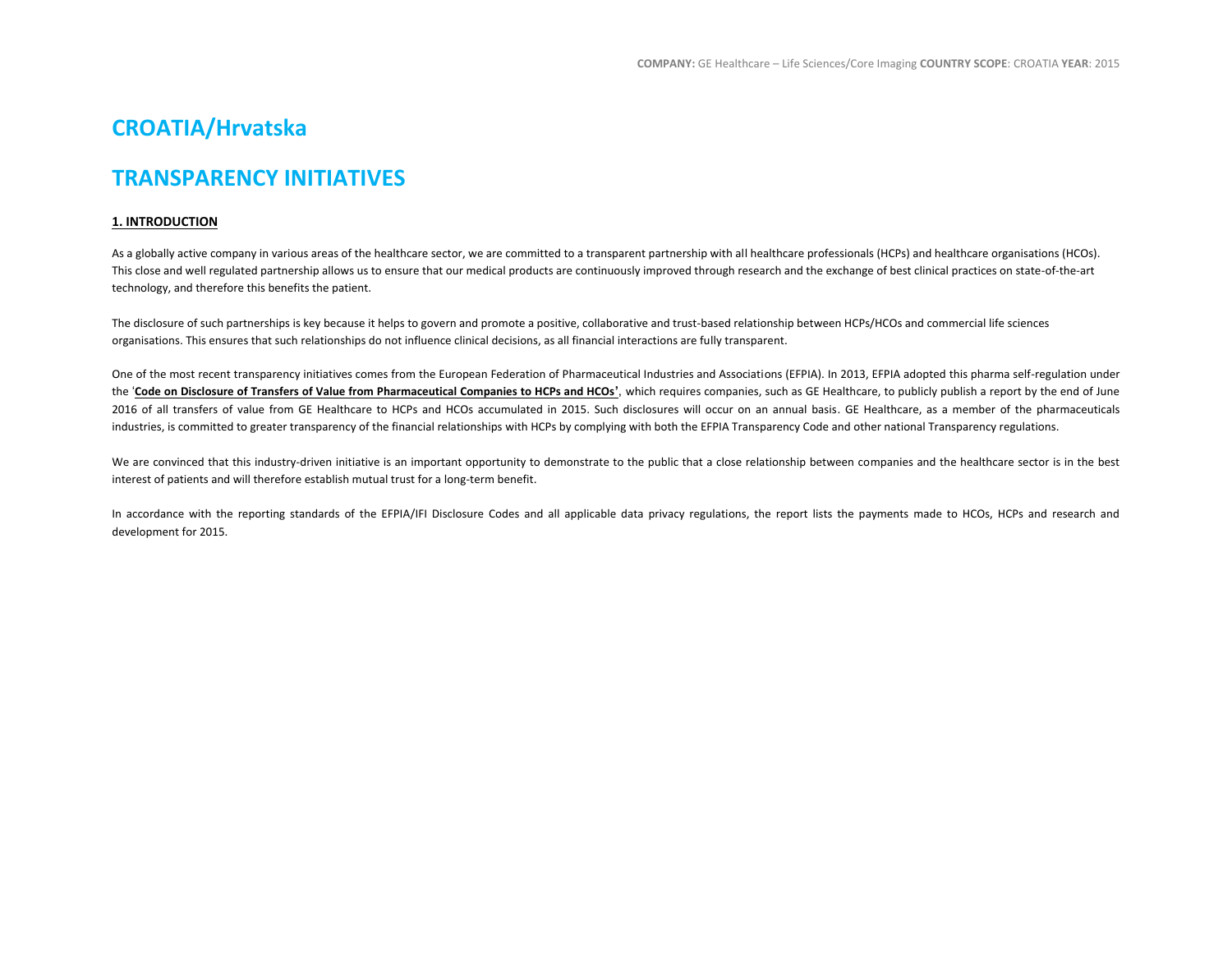# **2. EFPIA TEMPLATES**

## **CROATIAN VERSION**

|                              | Dodatak 1 - primjer                                                                                                                                                                                                                                                    |        |            |                                                                                                                               |                                              |                                         |                                                                                                                                      |                   |                                        |                                                     |                                                                                 |               |                             |
|------------------------------|------------------------------------------------------------------------------------------------------------------------------------------------------------------------------------------------------------------------------------------------------------------------|--------|------------|-------------------------------------------------------------------------------------------------------------------------------|----------------------------------------------|-----------------------------------------|--------------------------------------------------------------------------------------------------------------------------------------|-------------------|----------------------------------------|-----------------------------------------------------|---------------------------------------------------------------------------------|---------------|-----------------------------|
|                              |                                                                                                                                                                                                                                                                        |        |            |                                                                                                                               |                                              |                                         |                                                                                                                                      |                   |                                        |                                                     |                                                                                 |               | Datum objave: 30.06.2016    |
|                              | Zdravstveni radnik:<br>Država profesionalnog<br>Primarna adresa<br>Grad osobnog ili<br>prebivališta ili sjedišta<br>profesionalne<br>profesionalnog<br>Primatelja<br>djelatnosti<br>prebivališta ili sjedišta<br>Ime i prezime<br>(čl. 20.6.)<br>(čl. 20.6. u vezi čl. |        |            |                                                                                                                               | Jedinstvena oznaka<br>države<br>(OPCIONALNO) | Donacije Zdravstvenim<br>organizacijama | Troškovi u vezi Sastanaka (čl. 20.1.A. (ii) i 20.1.B.(i))                                                                            |                   |                                        | Naknada za usluge (čl. 20.1.A. (iii) i 20.1.B. (ii) |                                                                                 |               | <b>UKUPNO</b><br>OPCIONALNO |
|                              | (čl. 19.1.)                                                                                                                                                                                                                                                            |        | 2.1.       | (čl. 20.6.)                                                                                                                   | (čl. 20.6.)                                  | (čl. 20.1.A. (i).a.)<br>(čl. 20.1.A(i)) | Iznos sponzorstva iz<br>igovora o sponzorstvu<br>sa Zdravstvenom<br>organizacijom/trećim<br>osobama (u ime<br>Zdravst. Organizacije) | Trošak kotizacije | Putni troškovi i troškovi<br>smještaja | Naknada                                             | Vezani troškovi koji su<br>ugovoreni uz naknadı<br>u vezi izvršavanja<br>usluga |               |                             |
|                              | POJEDINAČNO OBJAVLJIVANJE IMENA - jedan red po Zdravstvenom radniku (tj. svi Prijenosi Vrijednosti tijekom godine po pojedinačnom Zdravstvenom radniku biti će zbrojeni:                                                                                               |        |            |                                                                                                                               |                                              |                                         |                                                                                                                                      |                   |                                        |                                                     |                                                                                 |               |                             |
|                              |                                                                                                                                                                                                                                                                        |        |            | dostupnost pojedinačnog izvještaja treba biti osigurana na zahtjev Primatelja ili nadležnih tijela vlasti, već prema slučaju) |                                              |                                         |                                                                                                                                      |                   |                                        |                                                     |                                                                                 |               |                             |
| radnik                       | Dr. A<br>Dr. B                                                                                                                                                                                                                                                         |        |            |                                                                                                                               |                                              | N/A<br><b>N/A</b>                       | <b>N/A</b><br><b>N/A</b>                                                                                                             |                   |                                        |                                                     |                                                                                 |               |                             |
|                              | ltd.                                                                                                                                                                                                                                                                   |        |            |                                                                                                                               |                                              | <b>N/A</b>                              | <b>N/A</b>                                                                                                                           |                   |                                        |                                                     |                                                                                 |               |                             |
|                              |                                                                                                                                                                                                                                                                        |        |            |                                                                                                                               |                                              |                                         |                                                                                                                                      |                   |                                        |                                                     |                                                                                 |               |                             |
|                              | OSTALO, ŠTO NIJE UKLJUČENO GORE: kada zbog postojanja pravnih zapreka podatak nije moguće objaviti pojedinačno<br><b>N/A</b>                                                                                                                                           |        |            |                                                                                                                               |                                              |                                         |                                                                                                                                      |                   |                                        |                                                     |                                                                                 |               |                             |
|                              | Zbirno objavljivanje s naslova Prijenosa Vrijednosti Primateljima - čl.20.2.                                                                                                                                                                                           |        |            |                                                                                                                               |                                              |                                         | N/A<br>N/A                                                                                                                           | 116 486<br>91     | 152 378<br>82                          | 22872                                               |                                                                                 |               | 291 737                     |
| Zdravstveni                  | Ukupni broj Primatelja kod zbirne objave - čl. 20.2.<br>6 broja Primatelja kod zbirnog objavljivanja u odnosu na ukupni broj Primatelja - čl. 20.2.                                                                                                                    |        |            |                                                                                                                               |                                              |                                         |                                                                                                                                      |                   |                                        | $\overline{4}$                                      |                                                                                 |               |                             |
|                              |                                                                                                                                                                                                                                                                        | N/A    | <b>N/A</b> | 100%                                                                                                                          | 100%                                         | 100%                                    |                                                                                                                                      |                   |                                        |                                                     |                                                                                 |               |                             |
|                              | POJEDINAČNO OBJAVLJIVANJE IMENA - jedan red po Zdravstvenoj organizaciji (tj. svi Prijenosi Vrijednosti tijekom godine po pojedinačnom Zdravstvenoj organizaciji biti će zbrojeni:                                                                                     |        |            |                                                                                                                               |                                              |                                         |                                                                                                                                      |                   |                                        |                                                     |                                                                                 |               |                             |
|                              | dostupnost pojedinačnog izvještaja treba biti osigurana na zahtjev Primatelja ili nadležnih tijela vlasti, već prema slučaju                                                                                                                                           |        |            |                                                                                                                               |                                              |                                         |                                                                                                                                      |                   |                                        |                                                     |                                                                                 |               |                             |
|                              | HRVATSKI LIJEČNIČKI ZBOR - HRVATSKO<br>DRUŠTVO RADIOLOGA- Sekcija za<br>intervencijsku radiologiju                                                                                                                                                                     | Zagreb | Hrvatska   | Šubićeva 9                                                                                                                    |                                              |                                         | 34 4 25                                                                                                                              |                   |                                        |                                                     |                                                                                 |               | 34 4 25                     |
| organizacija                 | HRVATSKI LIJEČNIČKI ZBOR - HRVATSKO<br>DRUŠTVO ZA ULTRAZVUK U MEDICINI I<br><b>BIOLOGIJI</b>                                                                                                                                                                           | Zagreb | Hrvatska   | Šubićeva 9                                                                                                                    |                                              |                                         | 12 500                                                                                                                               |                   |                                        |                                                     |                                                                                 |               | 12 500                      |
|                              | HRVATSKO DRUŠTVO INZENJERA<br>MEDICINSKE RADIOLOGIJE                                                                                                                                                                                                                   | Zagreb | Hrvatska   | Minarska Cesta 38                                                                                                             |                                              |                                         | 10 000                                                                                                                               |                   |                                        |                                                     |                                                                                 |               | 10 000                      |
| Zdravstvena                  | <b>HRVATSKA UDRUGA ZA</b><br>NEUROREHABILITACIJU I<br>RESTAURACIJSKU I NEUROLOGIJU                                                                                                                                                                                     | Osijek | Hrvatska   | J. Huttlera 4                                                                                                                 |                                              |                                         | 6250                                                                                                                                 |                   |                                        |                                                     |                                                                                 |               | 6250                        |
|                              | HRVATSKI LIJEČNIČKI ZBOR - HRVATSKO<br>SENOLOŠKO DRUŠTVO                                                                                                                                                                                                               | Zagreb | Hrvatska   | Šubićeva 9                                                                                                                    |                                              |                                         | 4 600                                                                                                                                |                   |                                        |                                                     |                                                                                 |               | 4600                        |
|                              | OSTALO, ŠTO NIJE UKLJUČENO GORE: kada zbog postojanja pravnih zapreka podatak nije moguće objaviti pojedinačno                                                                                                                                                         |        |            |                                                                                                                               |                                              |                                         |                                                                                                                                      |                   |                                        |                                                     |                                                                                 |               |                             |
|                              | Zbirno objavljivanje s naslova Prijenosa Vrijednosti Primateljima - čl. 20.2.                                                                                                                                                                                          |        |            |                                                                                                                               |                                              |                                         |                                                                                                                                      |                   |                                        |                                                     |                                                                                 |               |                             |
|                              | Ukupni broj Primatelja kod zbirne objave - čl. 20.2.                                                                                                                                                                                                                   |        |            |                                                                                                                               |                                              |                                         |                                                                                                                                      |                   |                                        |                                                     |                                                                                 |               |                             |
|                              | % broja Primatelja kod zbirnog objavljivanja u odnosu na ukupni broj Primatelja - čl. 20.2                                                                                                                                                                             |        |            |                                                                                                                               |                                              |                                         |                                                                                                                                      |                   |                                        |                                                     |                                                                                 |               |                             |
|                              |                                                                                                                                                                                                                                                                        |        |            |                                                                                                                               |                                              |                                         |                                                                                                                                      |                   |                                        |                                                     |                                                                                 |               |                             |
| ZBIRNO OBJAVLJIVANJE         |                                                                                                                                                                                                                                                                        |        |            |                                                                                                                               |                                              |                                         |                                                                                                                                      |                   |                                        |                                                     |                                                                                 |               |                             |
| Istraživar<br>je i<br>Razvoj | Prijenos Vrijednosti u svrhu Istraživanja i Razvoja prema definiciji iz čl. 21.2.2                                                                                                                                                                                     |        |            |                                                                                                                               |                                              |                                         |                                                                                                                                      |                   |                                        |                                                     |                                                                                 | $\mathcal{O}$ |                             |
|                              |                                                                                                                                                                                                                                                                        |        |            |                                                                                                                               |                                              |                                         |                                                                                                                                      |                   |                                        |                                                     |                                                                                 |               |                             |
| Σ                            |                                                                                                                                                                                                                                                                        |        |            |                                                                                                                               |                                              |                                         |                                                                                                                                      |                   |                                        |                                                     |                                                                                 |               | HRK 359 512                 |
|                              |                                                                                                                                                                                                                                                                        |        |            |                                                                                                                               |                                              |                                         |                                                                                                                                      |                   |                                        |                                                     |                                                                                 |               |                             |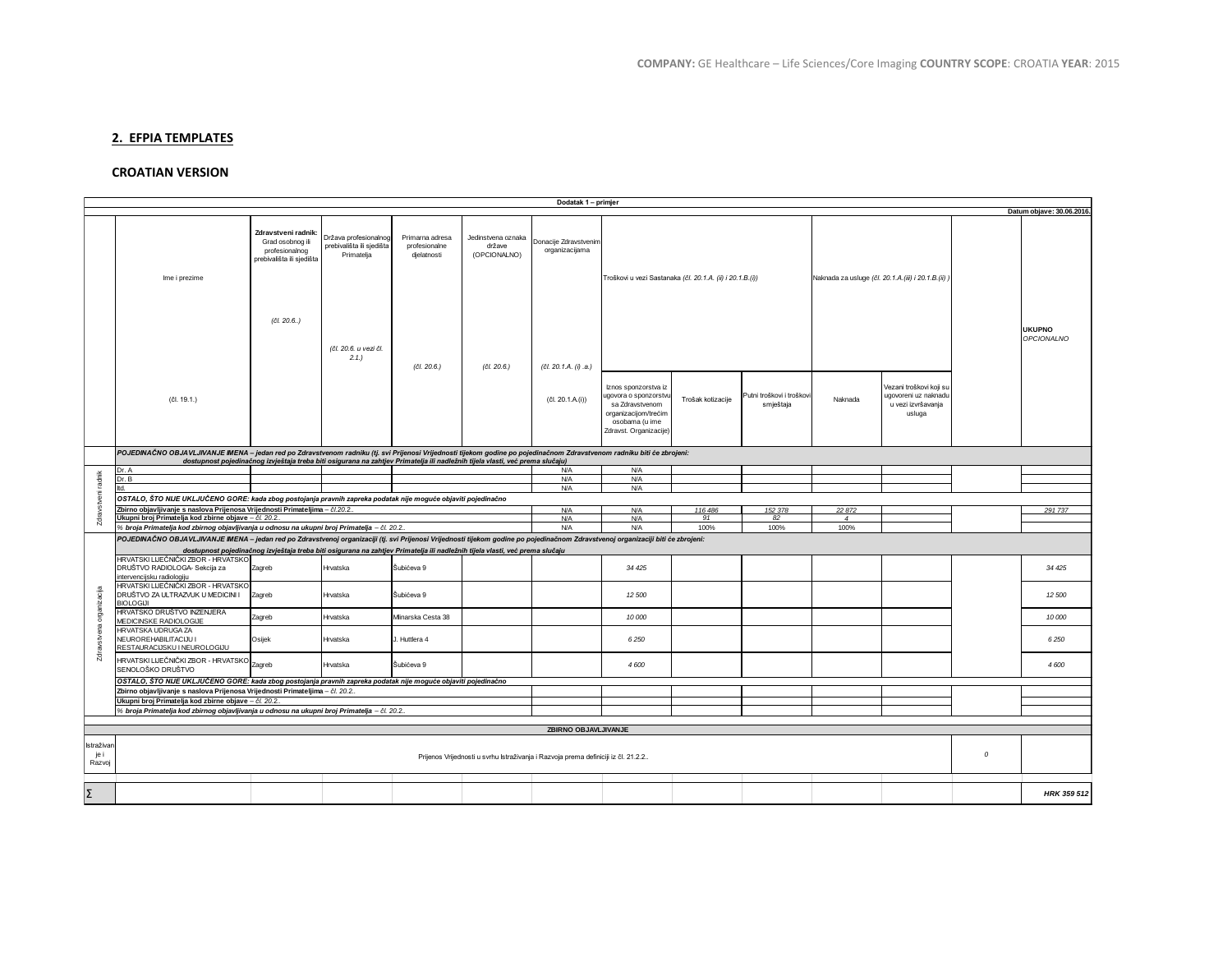# **ENGLISH EFPIA VERSION**

| <b>Schedule 2 - EFPIA TEMPLATE</b><br>Article 2 - Section 2.03 |              |                                                                                                                                                                                                                                |                                                                              |                                  |                                      |                                                |                                                    |                                                                                                      |                          |                          |                                                                    |                                                                                    |                                                        |                                 |  |
|----------------------------------------------------------------|--------------|--------------------------------------------------------------------------------------------------------------------------------------------------------------------------------------------------------------------------------|------------------------------------------------------------------------------|----------------------------------|--------------------------------------|------------------------------------------------|----------------------------------------------------|------------------------------------------------------------------------------------------------------|--------------------------|--------------------------|--------------------------------------------------------------------|------------------------------------------------------------------------------------|--------------------------------------------------------|---------------------------------|--|
|                                                                |              | Full Name                                                                                                                                                                                                                      | HCPs: City of<br><b>Principal Practice</b><br>HCOs: city where<br>registered | Country of<br>Principal Practice | <b>Principal Practice</b><br>Address | Unique country<br>local identifyer<br>OPTIONAL | Donations and<br>Grants to HCOs<br>(Art. 3.01.1.a) | Contribution to costs of Events (Art. 3.01.1.b & 3.01.2.a)                                           |                          |                          | Fee for service and consultancy (Art.<br>$3.01.1.c$ & $3.01.2.c$ ) |                                                                                    | <b>Transfers of Value</b>                              |                                 |  |
|                                                                |              | (Art. 1.01)                                                                                                                                                                                                                    | (Art. 3)                                                                     | (Schedule 1)                     | (Art. 3)                             | (Art. 3)                                       |                                                    | Sponsorship<br>agreements with<br>HCOs / third<br>parties appointed<br>by HCOs to<br>manage an Event | <b>Registration Fees</b> | Travel &<br>Accomodation | Fees                                                               | Related expenses<br>agreed in the fee<br>for service or<br>consultancy<br>contract | re Research &<br>Development as<br>defined (Art. 3.04) | <b>TOTAL</b><br><b>OPTIONAL</b> |  |
|                                                                |              | INDIVIDUAL NAMED DISCLOSURE - one line per HCP (i.e. all transfers of value during a year for an individual HCP will be summed up: itemization should be available for the individual Recipient or public authorities' consult |                                                                              |                                  |                                      |                                                |                                                    |                                                                                                      |                          |                          |                                                                    |                                                                                    |                                                        |                                 |  |
|                                                                | HCPS<br>HCOS | Dr A                                                                                                                                                                                                                           |                                                                              |                                  |                                      |                                                | N/A                                                | N/A                                                                                                  |                          |                          |                                                                    |                                                                                    | N/A                                                    |                                 |  |
|                                                                |              | Dr B                                                                                                                                                                                                                           |                                                                              |                                  |                                      |                                                | N/A                                                | N/A                                                                                                  |                          |                          |                                                                    |                                                                                    | N/A                                                    |                                 |  |
|                                                                |              | etc.                                                                                                                                                                                                                           |                                                                              |                                  |                                      |                                                | N/A                                                | N/A                                                                                                  |                          |                          |                                                                    |                                                                                    | N/A                                                    |                                 |  |
|                                                                |              | OTHER, NOT INCLUDED ABOVE - where information cannot be disclosed on an individual basis for legal reasons                                                                                                                     |                                                                              |                                  |                                      |                                                |                                                    |                                                                                                      |                          |                          |                                                                    |                                                                                    |                                                        |                                 |  |
|                                                                |              | Aggregate amount attributable to transfers of value to such Recipients - Art. 3.2                                                                                                                                              |                                                                              |                                  |                                      |                                                |                                                    | N/A                                                                                                  | 116 486                  | 152 378                  | 22 872                                                             |                                                                                    | N/A                                                    | 291737                          |  |
|                                                                |              | Number of Recipients (named list, where appropriate) - Art. 3.2                                                                                                                                                                |                                                                              |                                  |                                      |                                                |                                                    | N/A                                                                                                  | 91                       | 82                       | $\overline{4}$                                                     |                                                                                    | N/A                                                    |                                 |  |
|                                                                |              | % of total transfers of value to individual HCPs - Art. 3.2                                                                                                                                                                    |                                                                              |                                  |                                      |                                                |                                                    | N/A                                                                                                  | 100%                     | 100%                     | 100%                                                               |                                                                                    | N/A                                                    |                                 |  |
|                                                                |              | INDIVIDUAL NAMED DISCLOSURE - one line per HCO (i.e. all transfers of value during a year for an individual HCO will be summed up: itemization should be available for the individual Recipient or public authorities' consult |                                                                              |                                  |                                      |                                                |                                                    |                                                                                                      |                          |                          |                                                                    |                                                                                    |                                                        |                                 |  |
| <b>INDIVIDUAL</b>                                              |              | HRVATSKI LIJEČNIČKI ZBOR - HRVATSKO DRUŠTVO<br>RADIOLOGA- Sekcija za intervencijsku radiologiju                                                                                                                                | Zagreb                                                                       | Hrvatska                         | Šubićeva 9                           |                                                |                                                    | 34 4 25                                                                                              |                          |                          |                                                                    |                                                                                    | N/A                                                    | 34 4 25                         |  |
|                                                                |              | HRVATSKI LIJEČNIČKI ZBOR - HRVATSKO DRUŠTVO ZA<br>ULTRAZVUK U MEDICINI I BIOLOGIJI                                                                                                                                             | Zagreb                                                                       | Hrvatska                         | Šubićeva 9                           |                                                |                                                    | 12 500                                                                                               |                          |                          |                                                                    |                                                                                    | N/A                                                    | 12 500                          |  |
|                                                                |              | HRVATSKO DRUŠTVO INZENJERA MEDICINSKE RADIOLOGIJE Zagreb                                                                                                                                                                       |                                                                              | Hrvatska                         | Mlinarska Cesta<br>38                |                                                |                                                    | 10 000                                                                                               |                          |                          |                                                                    |                                                                                    | N/A                                                    | 10000                           |  |
|                                                                |              | HRVATSKA UDRUGA ZA NEUROREHABILITACIJU I<br>RESTAURACIJSKU I NEUROLOGIJU                                                                                                                                                       | Osijek                                                                       | Hrvatska                         | J. Huttlera 4                        |                                                |                                                    | 6250                                                                                                 |                          |                          |                                                                    |                                                                                    | N/A                                                    | 6250                            |  |
|                                                                |              | HRVATSKI LIJEČNIČKI ZBOR - HRVATSKO SENOLOŠKO<br><b>DRUŠTVO</b>                                                                                                                                                                | Zagreb                                                                       | Hrvatska                         | Šubićeva 9                           |                                                |                                                    | 4600                                                                                                 |                          |                          |                                                                    |                                                                                    | N/A                                                    | 4600                            |  |
|                                                                |              | OTHER, NOT INCLUDED ABOVE - where information cannot be disclosed on an individual basis for legal reasons                                                                                                                     |                                                                              |                                  |                                      |                                                |                                                    |                                                                                                      |                          |                          |                                                                    |                                                                                    |                                                        |                                 |  |
|                                                                |              | Aggregate amount attributable to transfers of value to such Recipients - Art. 3.2                                                                                                                                              |                                                                              |                                  |                                      |                                                |                                                    |                                                                                                      |                          |                          |                                                                    |                                                                                    | N/A                                                    |                                 |  |
|                                                                |              | Number of Recipients (named list, where appropriate) - Art. 3.2                                                                                                                                                                |                                                                              |                                  |                                      |                                                |                                                    |                                                                                                      |                          |                          |                                                                    |                                                                                    | N/A                                                    |                                 |  |
|                                                                |              | % of total transfers of value to individual HCOs - Art. 3.2                                                                                                                                                                    |                                                                              |                                  |                                      |                                                |                                                    |                                                                                                      |                          |                          |                                                                    |                                                                                    | N/A                                                    | N/A                             |  |
|                                                                |              |                                                                                                                                                                                                                                |                                                                              |                                  |                                      |                                                |                                                    |                                                                                                      |                          |                          |                                                                    |                                                                                    |                                                        |                                 |  |
|                                                                |              | <b>AGGREGATE DISCLOSURE</b>                                                                                                                                                                                                    |                                                                              |                                  |                                      |                                                |                                                    |                                                                                                      |                          |                          |                                                                    |                                                                                    |                                                        |                                 |  |
| AGGREGATE                                                      |              | N/A                                                                                                                                                                                                                            | N/A                                                                          | N/A                              | N/A                                  | N/A                                            |                                                    | 67775                                                                                                | 116 486                  | 152 378                  | 22 872                                                             |                                                                                    |                                                        | <b>HRK 359 512</b>              |  |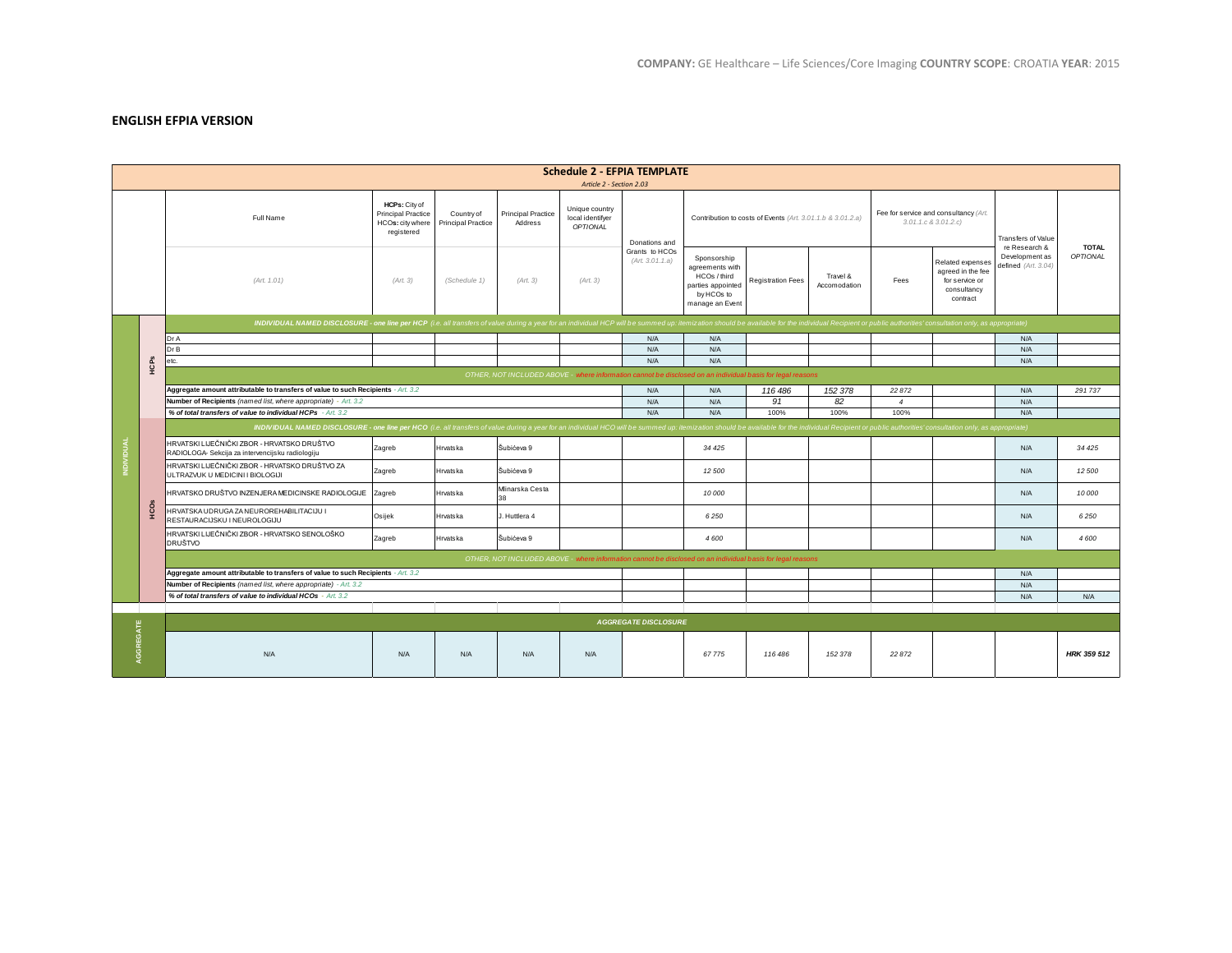### **3. METHODOLOGY**

The purpose of this methodology is to clarify how the EFPIA/IFI Disclosure Code requirements have been implemented within the pharmaceutical business of GE Healthcare (GEHC) and its compliance programs. Any deviations from the EFPIA Disclosure Code that have been transposed into the IFI Disclosure Code have been taken into account.

#### **1. Disclosable Transfers of Value**

In line with the EFPIA requirements, the following transactions are in scope of each local EFPIA report:

#### **1.1 Event support**

GEHC may support a third-party organized event in the form of a sponsorship. If the event is organized by a third party (e.g. event organizer, travel agency) then the healthcare association responsible for the content of the educational program will be listed as the recipient of this transfer of value.

*Example: GEHC is represented with a booth space during a medical congress*

Where permitted under local law/code, GEHC may pay or reimburse modest travel, living, and registration expenses for HCPs attending a GE-led event or a third party event such as a third party congress. If a travel agency is being used to organize travel arrangements, the administrative fee for this service will not be reported.

*Example: GEHC is paying the registration fee for an HCP to support his/her participation in a medical congress*

#### **1.2 Service and Consultancy**

GEHC may engage an HCP to provide consulting services to fulfill a legitimate business need. Examples of consulting services include speaking engagements, product training, advisory board participation, review/input on publications, and product input. The published amount is the same as the amount agreed in the underlying contract. *Example: An HCP is hired to provide input on GEHC's product*

#### **1.3 Grant**

GEHC may provide funding or in-kind support of medical education programs (e.g., grand rounds, fellowships, scholarships) in the form of educational grants. The published amount is the same as the amount agreed in the underlying contract. *Example: GEHC is paying for medical books.*

#### **1.4 Donation**

GEHC may donate money, products or services to legitimate charitable organizations. The published amount is the same as the amount agreed in the underlying contract. *Example: GEHC is providing a cash donation to a non-profit organization to support their work.*

#### **1.5 Research**

GEHC may contract an HCP, an HCI (e.g., the site or investigator) or contract research organization (CRO) to conduct research. The published amount is the same as the amount agreed in the underlying contract.

*Example: GEHC is hiring a CRO to do clinical study*